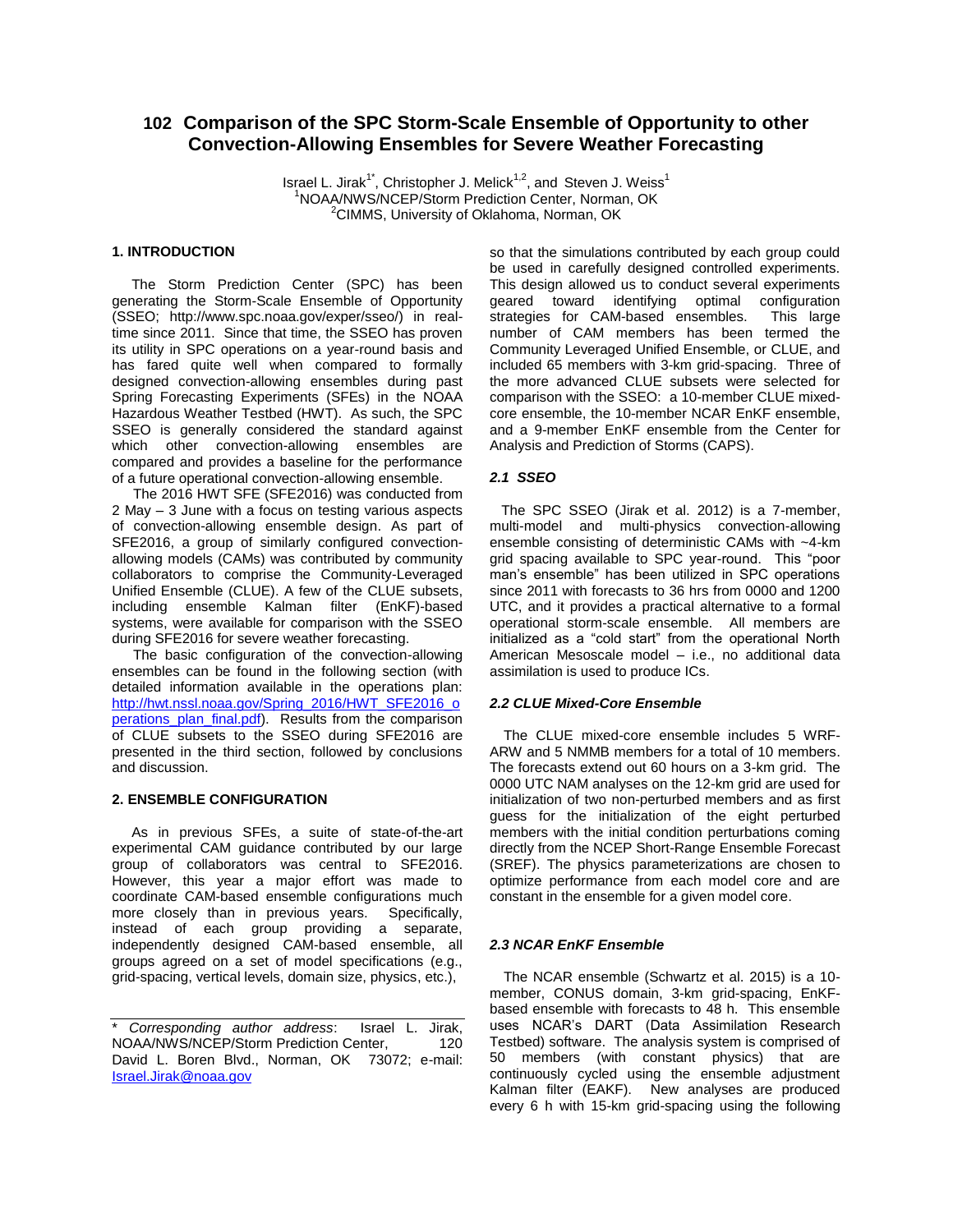observational sources: MADIS ACARS, METARs, radiosondes, NCEP MARINE, CIMMS cloud-track winds, and Oklahoma Mesonet. From this mesoscale background, ten downscaled 3-km forecasts are initialized daily at 0000 UTC using the same physics as the data assimilation system, but without cumulus parameterization.

# *2.4 CAPS EnKF Ensemble*

An EnKF-based, 3-km grid-spacing ensemble from CAPS consists of 9 members running out to 60 hours over the CONUS. Starting at 1800 UTC, a six-hour EnKF cycling process with 40 WRF-ARW members is performed on a 3-km grid over the CONUS domain. This ensemble is configured with initial perturbations and mixed physics options to provide input for the EnKF analysis. Each member uses Thompson microphysics with different parameter settings. EnKF analysis (cycling), with radar data and other conventional data, is performed from 2300 to 0000 UTC every 15 minutes over the CONUS domain, using the 40-member ensemble as background. A 9-member ensemble forecast (out to 60-h) ensues using the last EnKF analyses at 0000 UTC. More information about the CAPS EnKF system is found in Kong et al. (2015).

## **3. RESULTS**

Forecasts from the different 0000 UTC-initialized ensembles were available for evaluation in SFE2016, providing an opportunity for comparisons among the different convection-allowing ensembles with varying degrees of complexity and diversity. There were two primary components to this comparison of the convection-allowing ensembles: 1) objective verification of neighborhood probabilities of reflectivity ≥40 dBZ and 2) subjective evaluation of ensemble hourly maximum fields (HMFs; Kain et al. 2010), such as updraft helicity (UH) and 10-m wind speed, relative to preliminary storm reports.

#### *3.1 Objective Verification of Reflectivity Forecasts*

The fractions skill score (FSS; Roberts and Lean 2008; Schwartz et al. 2010) was calculated for the ensemble neighborhood probability of 1-km AGL simulated reflectivity ≥40 dBZ using observed radar reflectivity for verification. When looking at the FSS for reflectivity by forecast hour during SFE2016 (Fig. 1), the SSEO had the highest FSS through forecast hour 29 (i.e., valid 0500 UTC), followed by the multi-core CLUE ensemble. The single-core (i.e., WRF-ARW) EnKF ensembles generally had lower FSS during much of the forecast cycle, but especially during the peak convective period of the afternoon (i.e., 1900-2300 UTC)



Figure 1. FSS by forecast hour for ensemble neighborhood probabilistic reflectivity forecasts ≥40 dBZ from the SSEO (blue line) and three CLUE subsets during SFE2016.

From another statistical perspective, the area under the relative operating characteristic (ROC) curve for probabilistic forecasts of 1-km AGL simulated reflectivity ≥40 dBZ was also calculated for the ensembles (Fig. 2). The results were similar to those for FSS, as the SSEO had the largest area under the ROC curve while the multi-core CLUE ensemble had the second highest ROC area. Once again, the CAPS EnKF ensemble trailed the other ensembles by a substantial margin.



dBZ from the SSEO (blue line) and three CLUE subsets during SFE2016.

 Since ROC diagrams and areas are not sensitive to forecast biases (Wilks 2006), reliability diagrams were also examined for probabilistic forecasts from the ensembles (Fig. 3). While all of the ensembles exhibited an overforecast bias, the SSEO probabilistic forecasts were the closest to perfect reliability (solid diagonal line in Fig. 3). This overforecast bias is an indication of the underdispersive nature of the convection-allowing ensembles in forecasting convective storms.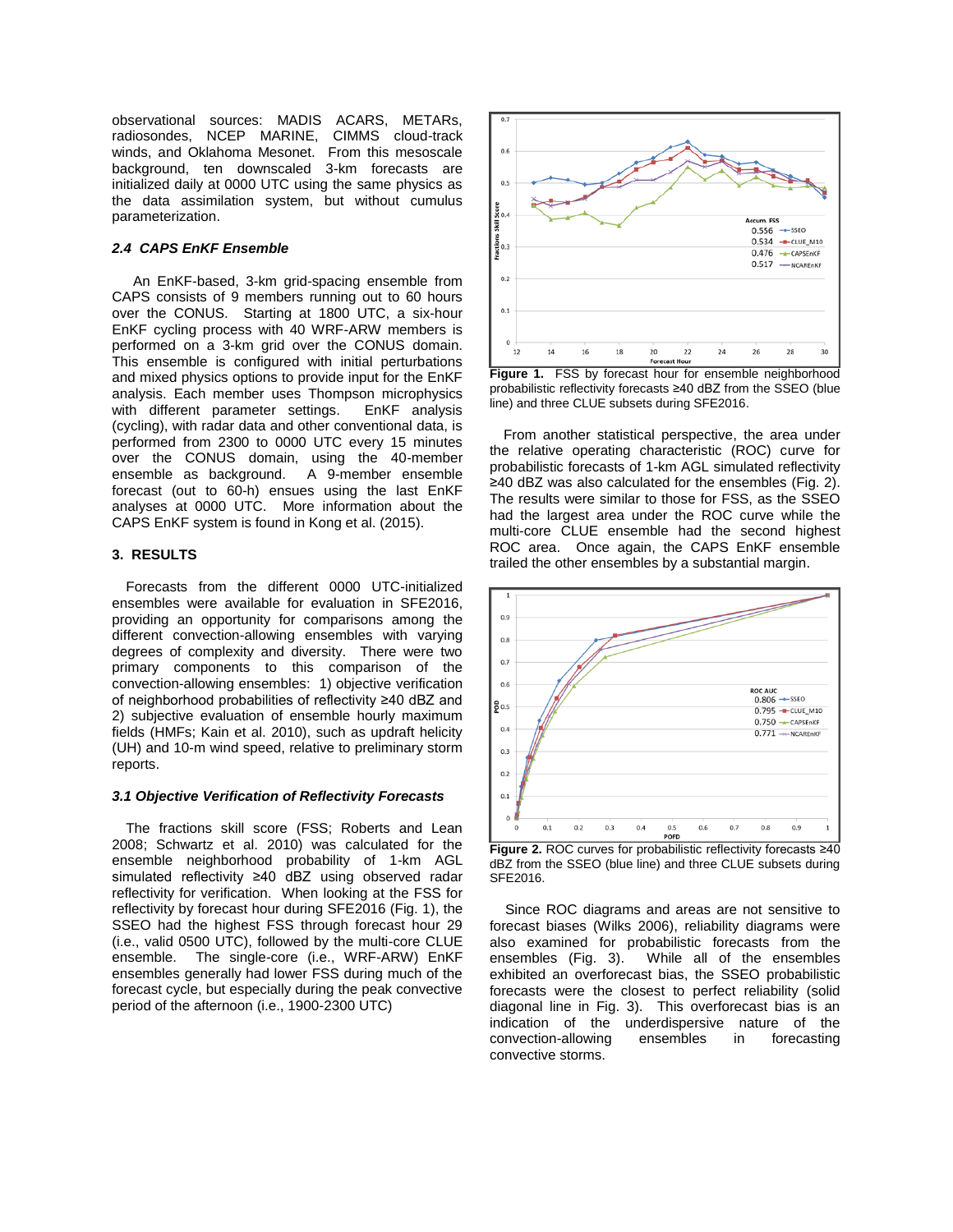

**Figure 3.** Reliability diagram for probabilistic reflectivity forecasts ≥40 dBZ from the SSEO (blue diamonds) and three CLUE subsets during SFE2016.

#### *3.2 Subjective Evaluation of HMF Forecasts*

During SFE2016, HMFs, such as UH, were examined from the ensembles during the 1800-0200 UTC period and compared to severe weather reports. Participants were asked to rate the usefulness of the ensembles in providing guidance for a severe weather outlook. The subjective ratings of the ensemble HMF forecasts were generally similar among the ensembles (Fig. 4), except for the CAPS EnKF. The CAPS EnKF had the lowestrated forecasts in terms of the median and upper quartile of the rating distribution. Meanwhile, the SSEO had fewer low-rated forecasts than the other ensembles, as evidenced by the upward-shifted lower quartile. Overall, the subjective HMF ratings agree reasonably well with the objective verification results for probabilistic reflectivity forecasts in highlighting a preference for SSEO forecasts.



**Figure 4.** Subjective ratings (on a scale of 1-10 with 10 being the highest rating) of HMF forecasts valid 1800-0200 UTC from the SSEO and three CLUE subsets during SFE2016.

## **4. CONCLUSIONS**

An unprecedented effort was made in the HWT during the SFE2016 to coordinate CAM-based ensemble configurations much more closely than in previous SFEs, which was done in the context of the Community Leveraged Unified Ensemble (CLUE). Three advanced convection-allowing ensembles from the CLUE were compared to the SSEO in real time during the five-week SFE2016. In the subjective evaluation of HMF forecasts from the ensembles, the SSEO forecasts were slightly favored over the other ensembles. Additionally, the SSEO verified better objectively than any CLUE subset, including EnKF systems, for probabilistic reflectivity forecasts ≥40 dBZ during SFE2016. The diversity of the SSEO appears to help in reducing the overforecast bias (i.e., underdispersive nature), leading to improved probabilistic forecasts over other ensembles. As a result, the SSEO can serve as a meaningful baseline for the performance of a future operational convectionallowing ensemble.

*Acknowledgements*. SFE2016 would not have been possible without dedicated participants and the support and assistance of numerous individuals at SPC and NSSL. In addition, collaborations with OU CAPS and NCAR were vital to the success of SFE2016. In particular, Ming Xue (OU CAPS), Fanyou Kong (OU CAPS), Kevin Thomas (OU CAPS), Keith Brewster (OU CAPS), Glen Romine (NCAR), Craig Schwartz (NCAR), and Ryan Sobash (NCAR) were essential in generating and providing access to ensemble forecasts examined on a daily basis.

### **REFERENCES**

- Jirak, I. L., S. J. Weiss, and C. J. Melick, 2012: The SPC storm-scale ensemble of opportunity: Overview and results from the 2012 Hazardous Weather Testbed Spring Forecasting Experiment. *Preprints,* 26th Conf. Severe Local Storms, Nashville, TN. Amer. Meteor. Soc., P9.137.
- Kain, J. S., S. R. Dembek, S. J. Weiss, J. L. Case, J. J. Levit, and R. A. Sobash, 2010: Extracting unique information from high-resolution forecast models: Monitoring selected fields and phenomena every time step. *Wea. Forecasting*, **25**, 1536–1542.
- Kong, F. , M. Xue, Y. Jung, K. Brewster, K. Thomas, Y. Wang, F. Shen, A. Clark, I. L. Jirak, S. J. Weiss, J. Correia Jr., and C. J. Melick, 2015: An overview of CAPS storm-scale ensemble forecast for the 2015 NOAA HWT Spring Forecasting Experiment. 27th Conf. on Weather Analysis and Forecasting/23rd Conf. on Numerical Weather Prediction. Amer. Meteor. Soc., Chicago, IL. (P32)
- Roberts, N. M. and H. W. Lean, 2008: Scale-selective verification of rainfall accumulations from highresolution forecasts of convective events. *Mon. Wea. Rev*., **136**, 78–97